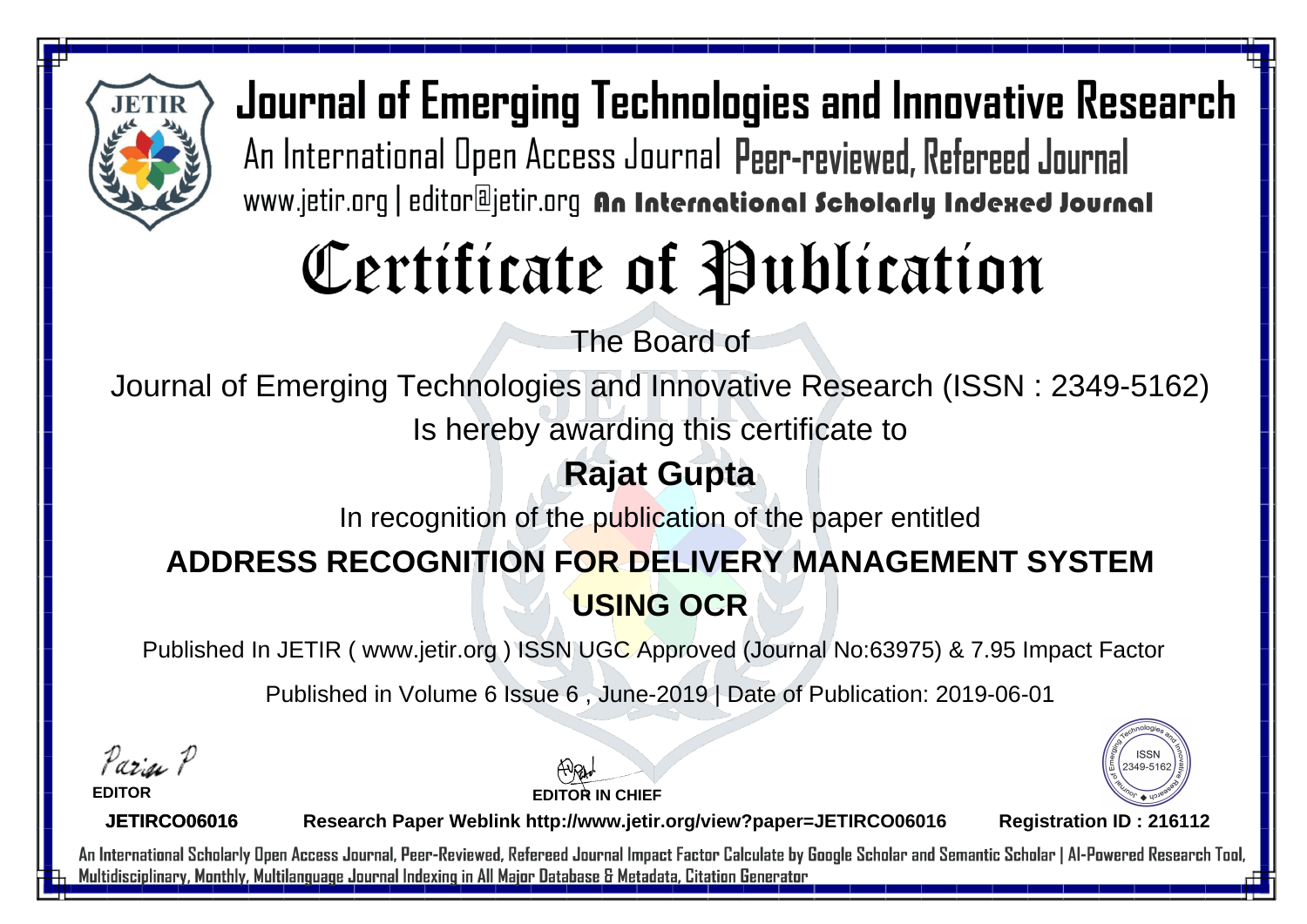

# Certificate of Publication

The Board of

Journal of Emerging Technologies and Innovative Research (ISSN : 2349-5162)

Is hereby awarding this certificate to

#### **Rahul Kumar**

In recognition of the publication of the paper entitled

### **ADDRESS RECOGNITION FOR DELIVERY MANAGEMENT SYSTEM USING OCR**

Published In JETIR ( www.jetir.org ) ISSN UGC Approved (Journal No: 63975) & 7.95 Impact Factor

Published in Volume 6 Issue 6 , June-2019 | Date of Publication: 2019-06-01

Paris P

**EDITOR**

**EDITOR IN CHIEF**



**JETIRCO06016**

**Research Paper Weblink http://www.jetir.org/view?paper=JETIRCO06016 Registration ID : 216112**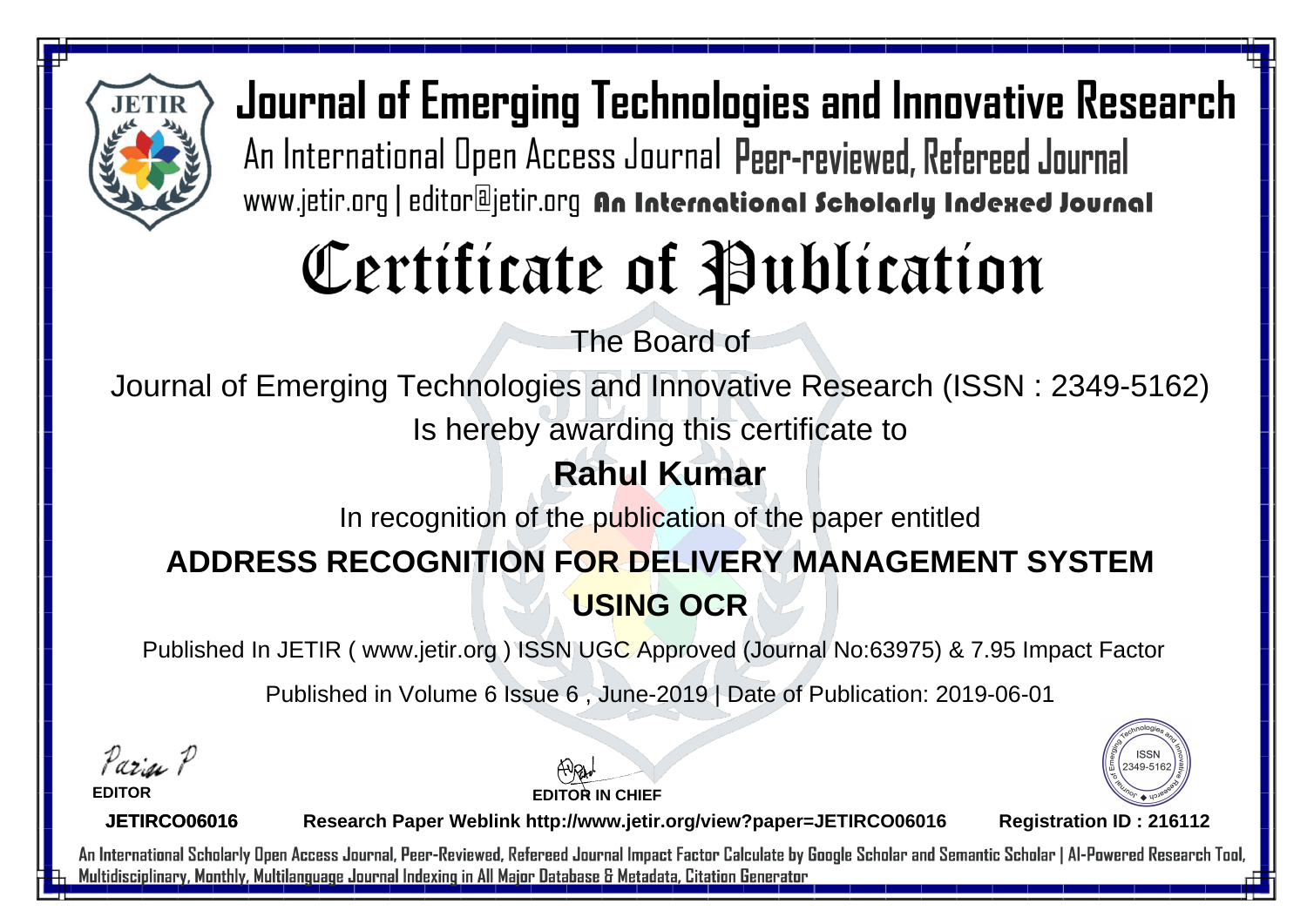

# Certificate of Publication

The Board of

Journal of Emerging Technologies and Innovative Research (ISSN : 2349-5162)

Is hereby awarding this certificate to

#### **Prakshi Jaiswal**

In recognition of the publication of the paper entitled

### **ADDRESS RECOGNITION FOR DELIVERY MANAGEMENT SYSTEM USING OCR**

Published In JETIR ( www.jetir.org ) ISSN UGC Approved (Journal No: 63975) & 7.95 Impact Factor

Published in Volume 6 Issue 6 , June-2019 | Date of Publication: 2019-06-01

Paris P

**EDITOR**

**EDITOR IN CHIEF**



**JETIRCO06016**

**Research Paper Weblink http://www.jetir.org/view?paper=JETIRCO06016 Registration ID : 216112**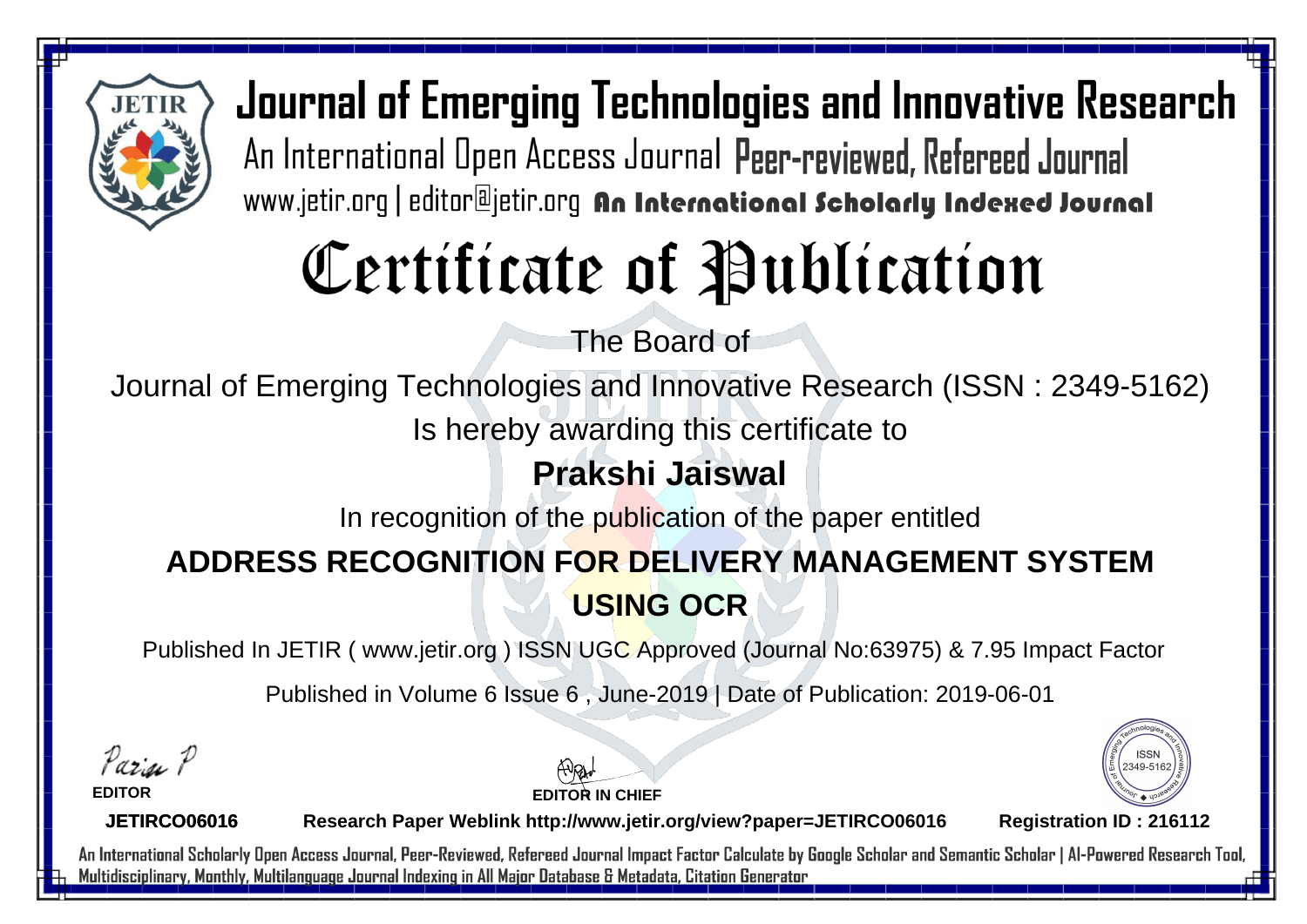

# Certificate of Publication

The Board of

Journal of Emerging Technologies and Innovative Research (ISSN : 2349-5162)

Is hereby awarding this certificate to

#### **Mohd Saquib Faraz**

In recognition of the publication of the paper entitled

### **ADDRESS RECOGNITION FOR DELIVERY MANAGEMENT SYSTEM USING OCR**

Published In JETIR ( www.jetir.org ) ISSN UGC Approved (Journal No: 63975) & 7.95 Impact Factor

Published in Volume 6 Issue 6 , June-2019 | Date of Publication: 2019-06-01

Paris P

**EDITOR**

**EDITOR IN CHIEF**



**JETIRCO06016**

**Research Paper Weblink http://www.jetir.org/view?paper=JETIRCO06016 Registration ID : 216112**